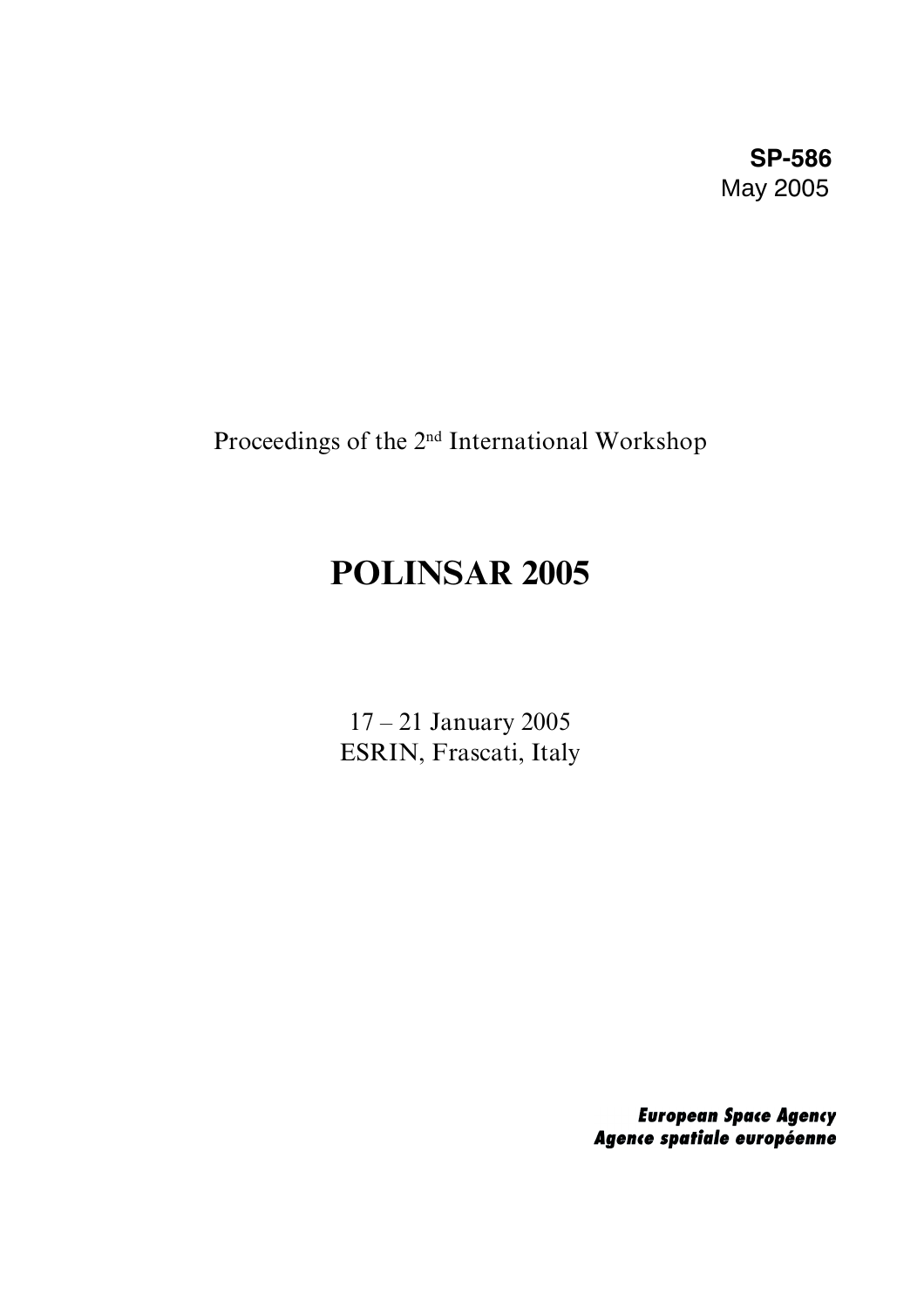#### **Scientific Committee**

Prof Wolfgang-Martin Boerner, University of Illinois at Chicago, U.S.A. Dr Shane Cloude, AELc, U.K. Dr Wolfgang Dierking, Alfred Wagner Institute for Polar and Marine Research, Germany Prof Chen Erxue, The Chinese Academy of Forestry, China Prof Preben Gudmandsen, DTU, Denmark Dr Dirk H. Hoekman, SarVision, The Netherlands Dr Jong-Sen Lee, NRL, U.S.A. Dr Thuy Le Toan, Cesbio, France Dr Pierfrancesco Lombardo, University of Rome, Italy Dr Soren N. Madsen, JPL, U.S.A. Dr Alberto Moreira, DLR, Germany Dr Kostas Papathanassiou, DLR, Germany Prof Eric Pottier, University of Rennes, France Prof Shaun Quegan, SCEOS, U.K Dr Paul Saich, UCL, U.K Prof Christine Schmullius, University of Jena, Germany Dr Motoyuki Sato, Tohoku University, Japan Dr Masanobu Shimada, NASDA, Japan Prof Henning Skriver, DTU, Denmark Dr Jean-Claude Souyris, CNES, France Dr Ridha Touzi, CCRS, Canada Dr Dan J. Weydahl, NDRE, Norway

#### **Organising Committee**

Yves-Louis Desnos, Marcus Engdahl & Veronica Arpaia (ESA/ESRIN)

| Publication<br>Editor:        | Proceedings of the POLINSAR 2005 Workshop, 17-21 January 2005, Frascati,<br>Italy (ESA SP-586, May 2005)<br>H. Lacoste |
|-------------------------------|------------------------------------------------------------------------------------------------------------------------|
| Published and distributed by: | <b>ESA Publications Division</b><br><b>ESTEC</b><br>Postbus 299<br>2200 AG Noordwijk<br>The Netherlands                |
| Printed in:                   | The Netherlands                                                                                                        |
| Price:                        | 40 Euros                                                                                                               |
| <b>ISBN No:</b>               | 92-9092-897-2                                                                                                          |
| <b>ISSN No:</b>               | $1609 - 042X$                                                                                                          |
| Copyright:                    | © 2005 European Space Agency                                                                                           |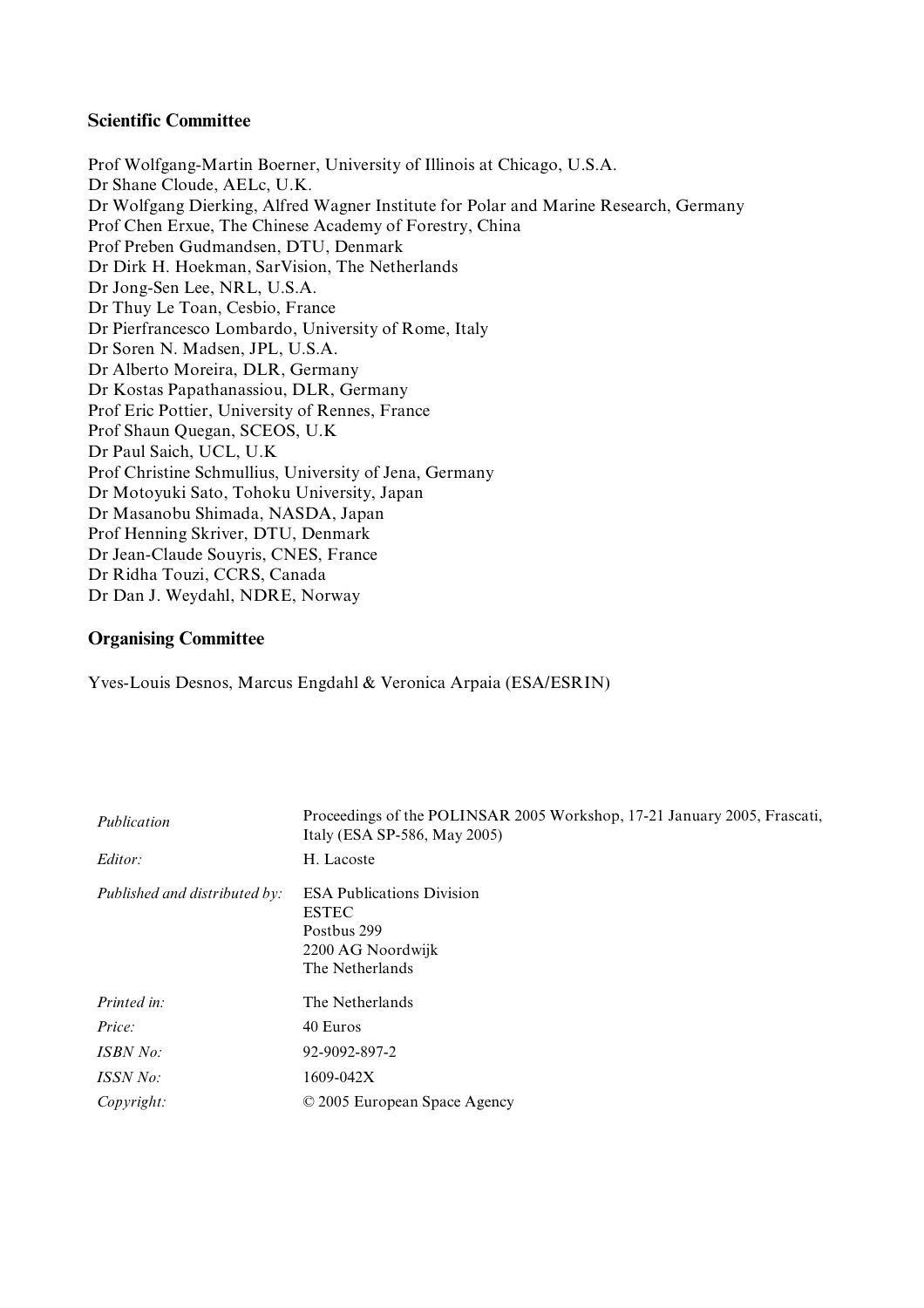## **Contents**

**Foreword** *Y.-L. Desnos*

## **Session on SAR Polarimetric Interferometry (POL-InSAR)**

*Chair: W. M. Boerner & S. Cloude* 

Spaceborne Polarimetric SAR Interferometry Performance Analysis and Mission Concepts *G. Krieger, K. Papathanassiou, S. Cloude et al.* 

Constraining Coherence Optimisation in Polarimetric Interferometry of Layered Targets *J.L. Gomez-Dans & S. Quegan*

Polarimetric SAR Tomography *S. Guillaso & A. Reigber*

Amplitude-Driven-Adaptive-Neighbourhood Filtering of High-Resolution POLinSAR Information *G. Vasile, E. Trouvé, M. Gay & J.-M. Nicolas*

#### **Session on Forestry**

*Chair: P. Dubois-Fernandez & D. Hoekman* 

Forest Classification Based on L-Band Polarimetric and Interferometric SAR Data *J.S. Lee, M.R. Grunes, T. Ainsworth et al.*

Analysis of Forest Parameters SAR Inversion from SLC Multibaseline Data *A. Liseno, K.P. Papathanassiou, A. Moreire & R. Pierri* 

Forest Biomass Estimation from P-Band High Incidence Angle Data *P. Dubois-Fernandez, I. Champion, D. Guyon et al.*

Forest Mapping and Classification Using L-Band POLinSAR Data *L. Ferro-Famil, E. Pottier, H. Skriver et al.*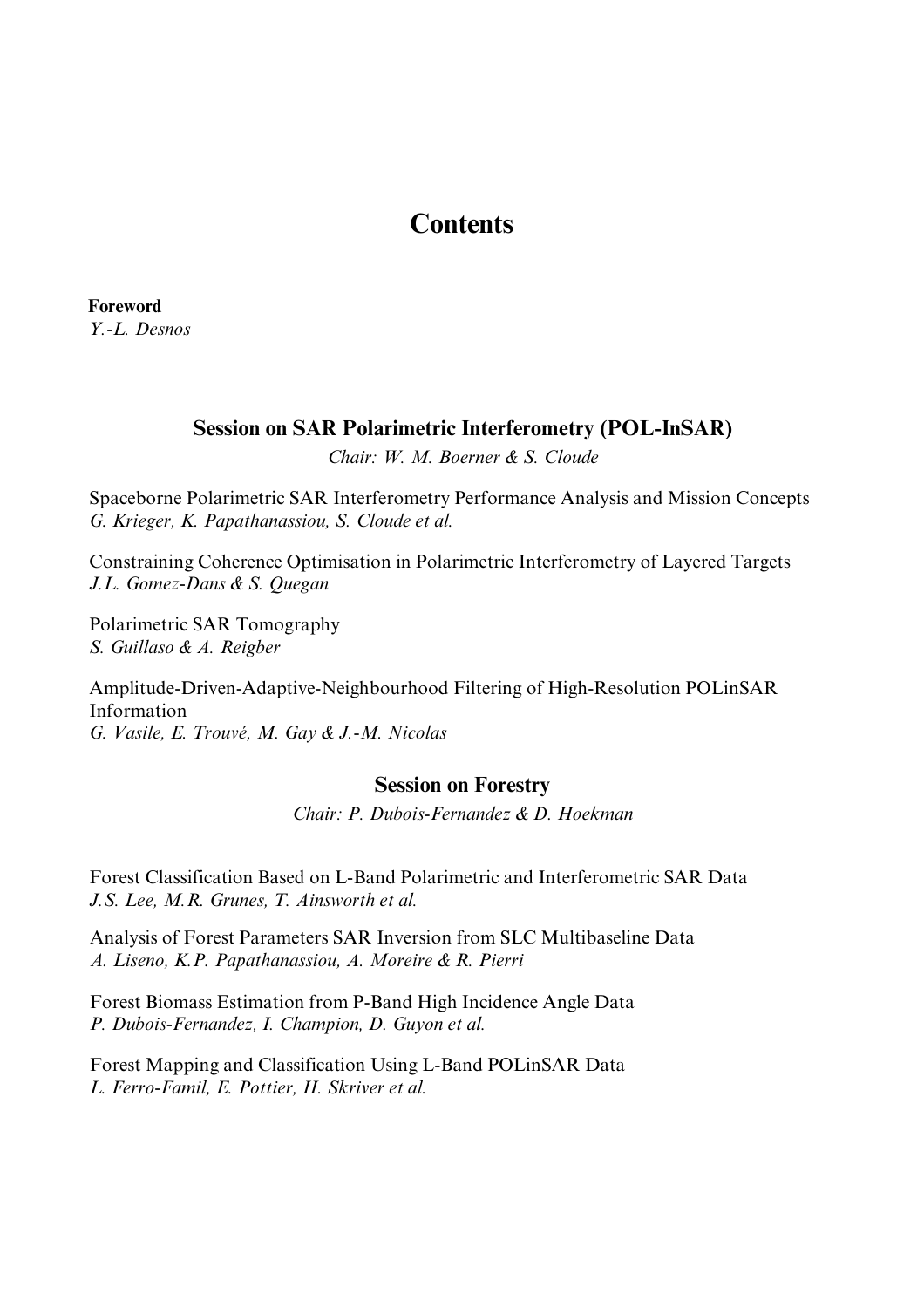Analysis of Forest Parameters and Agricultural Field Structure from High-Resolution POlinSAR X-Band Data *F. Garestier, P. Dubois-Fernadez, K. Papathanassiou & I. Hajusek*

Validation of Heights from Interferometric SAR and LIDAR over the Temperate Forest Site "Nationalpark Bayerischer Wald" *T. Aulinger, T. Mette, K.P. Papathanassion et al.*

## **Poster Session**

#### *Chair: K. Papathanassiou*

Resolution Effects on Polarimetric High-Resolution X-Band Data *F. Garestier, P. Dubois-Fernandez, X. Dupuis & P. Paillou*

Quality Assessment of the Oriented Volume over Ground (OVoG) Model for POLinSAR Retrieval Algorithms Applied to Agricultural Crops *E. Ungria, J.D. Ballester-Berman & J.M. Lopez-Sanchez*

Polarimetric Observations of the Ocean Surface from the Airborne Radar STORM *D. Hauser, M. Dechambre & A. Mouche*

POLinSAR Data Processing with RAT (Radar Tools) *M. Neumann, A. Reigber, S. Guillaso et al.*

Polarimetric Classification Using the Cloude/Pottier Decomposition *M. Ouarzeddine, A. Belhdj\_Aissa, B. Souissi et al.*

Quality Assessment of Multiparametric Segmentation Techniques for High-Resolution Polarimetric SAR Data *M.G. Viscito, T.M. Pellizzeri & P. Lombardo*

## **Session on Applications**

*Chair: E. Pottier & M. Sato* 

Fully vs. Dual Polarisation Satellite Sensors for Urban Area Analysis *F. Dell'Acqua, P. Gamba & G. Trianni*

Analysis of Coherent Scatterers over Urban Areas *R. Zandona Schneider, K. Papathanassiou, I. Hajnsek & A. Moreira*

Development of a Ground-Based Synthetic Aperture Radar (GB-SAR) System and its Applications to Environment Monitoring and Disaster Prevention *M. Sato, Z.-S. Zhou, T. Hamasaki & W.-M. Boerner*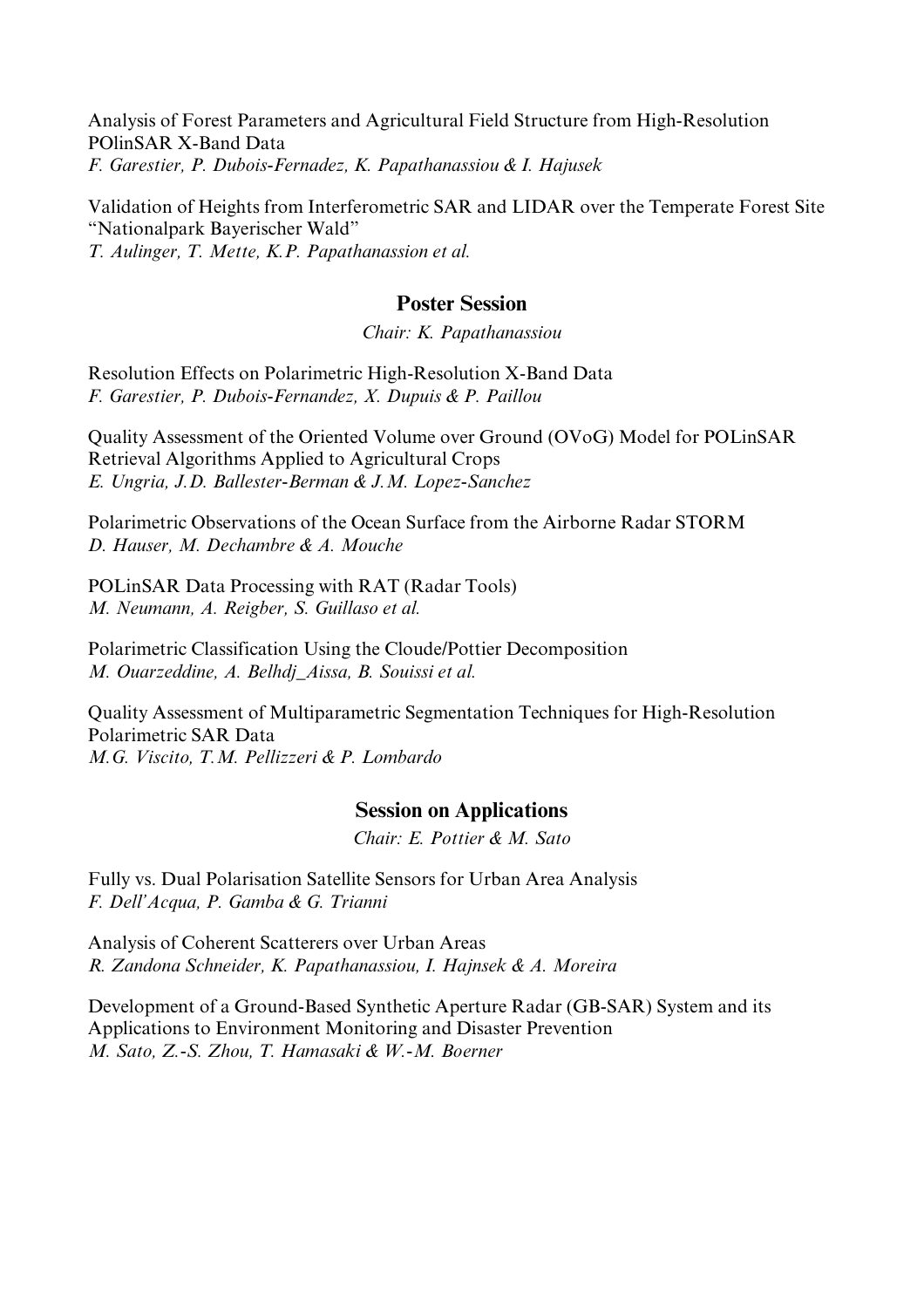A Refined Polarization Response, and Object Detection with Radar Polarimetry Using Dual-Frequency and Dual Aspect Angle Observations *T. Tares & M. Hallikainen*

FOPEN with Polarimetric Interferometry: Validations with Experimental Data at P-Band *E. Colin, C. Titin-Schnaider & W. Tabbara*

Mapping Dry Snow in Mountain Regions from Fully Polarimetric SAR Data *A.Martini, L. Ferro-Famil & E. Pottier*

Ocean Surface Radar Cross-Section in Dual-Polarisation: Observations and Modelling *D. Hauser, A. Mouche, V. Kudryavstev et al.*

A Study on the Capability of SAR Polarimetry to Observe Oil Spills *M. Migliaccio & M. Tranfaglia* 

Polarimetric and Interferometric Features of Oyster Farming Structures in Coastal Areas *S.-K. Lee & J.-S. Won*

PolSARpro v2.0 Software - A Versatile Polarimetric SAR Data Processing and Educational Toolbox *E. Pottier, L. Ferro-Famil, S. Cloude et al.*

## **Session on Land-Agriculture Applications**

*Chair: P. Lombardo & M. Shimada* 

New Eigenvalue-Based Parameter for Natural Media Characterization *S. Allain, C. Lopez-Martinez, L. Ferro-Famil & E. Pottier*

Differential Extinction Estimation over Agricultural Vegetation from POLinSAR *I. Hajnsek & S.R. Cloude*

Estimating Sub-Canopy Soil Moisture Using POLinSAR *S.R. Cloude & M.L. Williams*

A POLinSAR Retrieval Algorithm Applied to Rice Crops *J.D. Ballester-Berman, J.M. Lopez-Sanchez & J. Fortuny-Guasch*

Agriculture Classification Using POLSAR Data *H. Skriver, J. Dall, T. Le Toan et al.*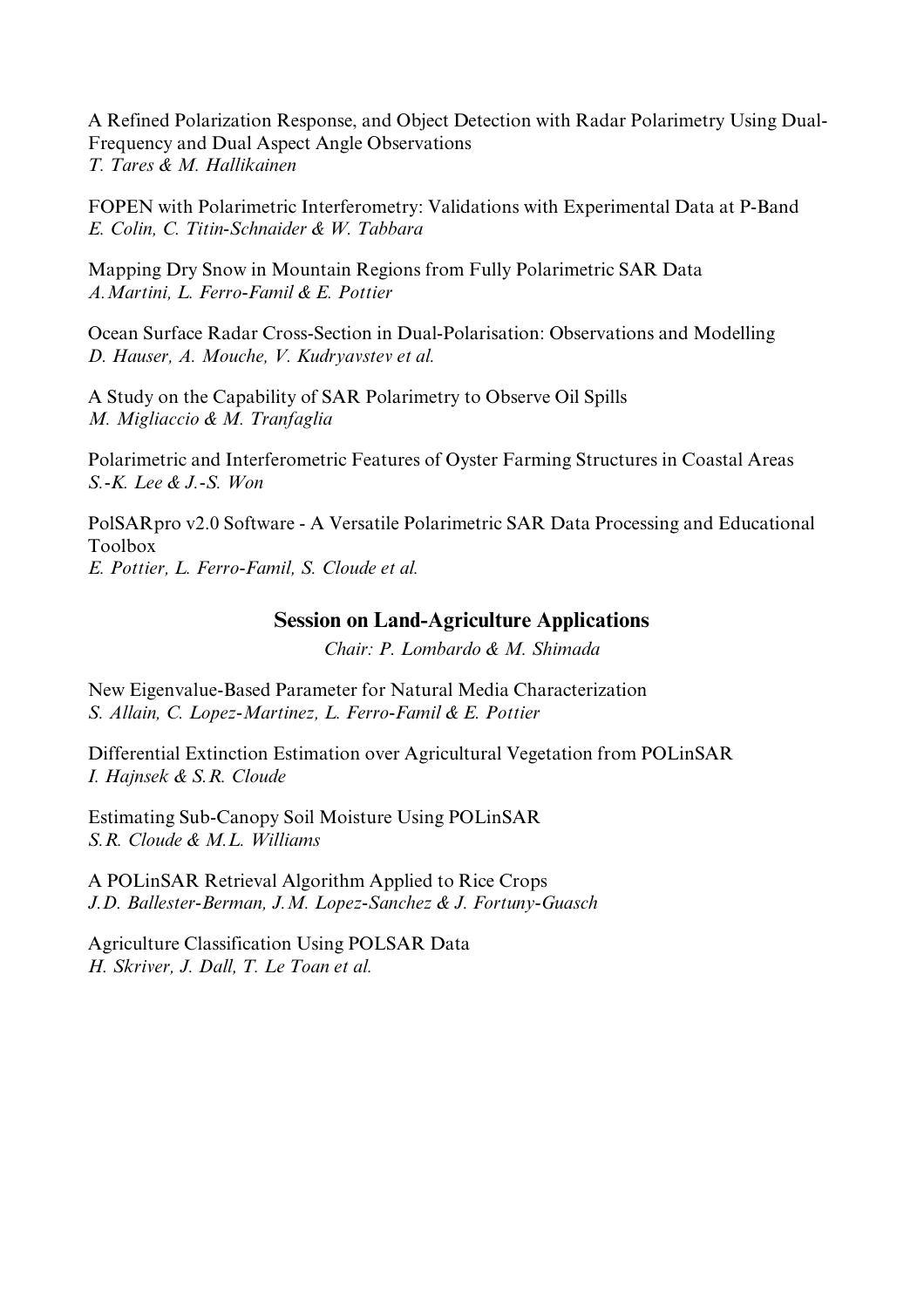## **Session on Theoretical Modelling**

*Chair: I. Hajnsek & T. Le Toan* 

On the Use of a Coherent Scattering Model to Determine the Origin of Artificial Signatures of a Target Hidden in a Forest *L. Thirion & E. Colin*

Study of the Speckle Noise Effects over the Eigen Decomposition of Polarimetric SAR Data *C. Lopez-Martinez & E. Potter*

Generation of Pol-SAR and POL-in-SAR Data for Homogeneous Distributed Targets Simulation *L. Pipia & X. Fàbregas*

Sensitivity Analysis for Forest Interferometric, Polarimetric Observables Estimation *C. Ruiz & P. Borderies*

## **Session on Airborne POLinSAR Campaigns**

*Chair: S. Hensley & H. Skriver*

Polarimetric Repeat-Pass Interferometric Airborne UHF SAR Data Acquisition and Calibration *H. Cantalloube, E. Colin, V. Giroux et al.*

Polarimetric SAR in the Sendai Square-Loop Flight by Pi-SAR *M.Sato & K. Iribe*

INDREX II - Indonesian Airborne Radar Experiment Campaign over Tropical Forest in L- and P-Band *I. Hajnsek, F. Kugler, K. Papathanassiou et al.*

Swiss Alpine Airborne SAR Experiment (SASARE): Multi-Baseline Polarimetric SAR Interferometry Studies at L- and P-Band *O. Stebler, D. Small, L. Divis et al.*

## **Session on Spaceborne Missions for Polinsar**

*Chair: A. Moreira & J.-C. Souyris*

The Polarimetric and Interferometric Potential of ALOS PALSAR *M. Shimada, A. Rosenqvist, M. Watanabe & T. Tadono*

Applications and Design of a Multi-Polarization 2nd Generation SAR for the COSMO/SKYMED Constellation *F. Dell'Acqua, P. Gamba & R. Battaglia*

A Study for COSMO-SkyMed SAR Multi-Beam of Second Generation (MSAR-2G) *P. Lombardo, D. Pastina, F. Colone et al.*